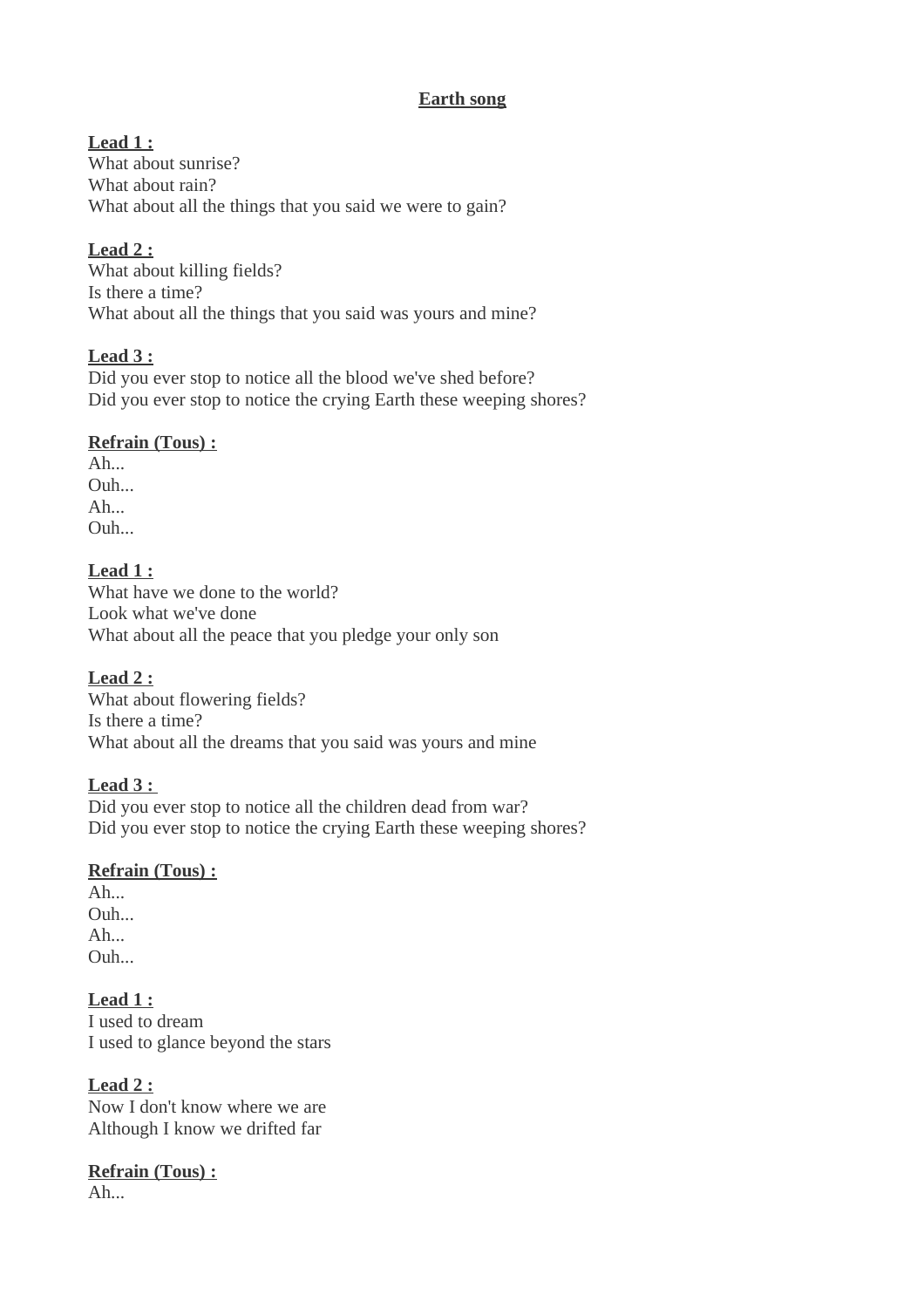Ouh... Ah... Ouh...

Ah... Ouh...  $Ah...$ Ouh...

#### **Lead 3 :**

Huh yeah What about yesterday? (What about us) What about the seas? (What about us) Heavens are falling down (What about us) I can't even breathe (What about us) What about everything (What about us) I didn't do? (What about us) What about nature's worth? (ouh what about us)

It's our planet's womb (What about us) What about animals? (What about us) Turned kingdom to dust (What about us) What about elephants? (What about us) Have we lost their trust? (What about us) What about crying whales? (Ouh What about us)

Ravaging the seas (What about us) What about forest trails? (What about us) Burnt despite our pleas (What about us) What about the holy land torn apart by creed? (What about us) What about the common man? (What about us) Can't we set him free? (What about us) What about children dying? (What about us) Can't you hear them cry? (What about us) Where did we go wrong? (What about us) Someone tell me why (What about us) What about baby boy? (What about us) What about the days? (What about us) What about all their joy? (What about us) What about the man? (What about us) What about the crying man? (What about us) What about Abraham? (What about us) What about death again? (What about us) Do we give a damn? (What about us)

#### **Refrain (Tous) :**

 $Ah...$ Ouh... Ah...  $O<sub>11</sub>h$ ...

 **Refrain (Tous) :**